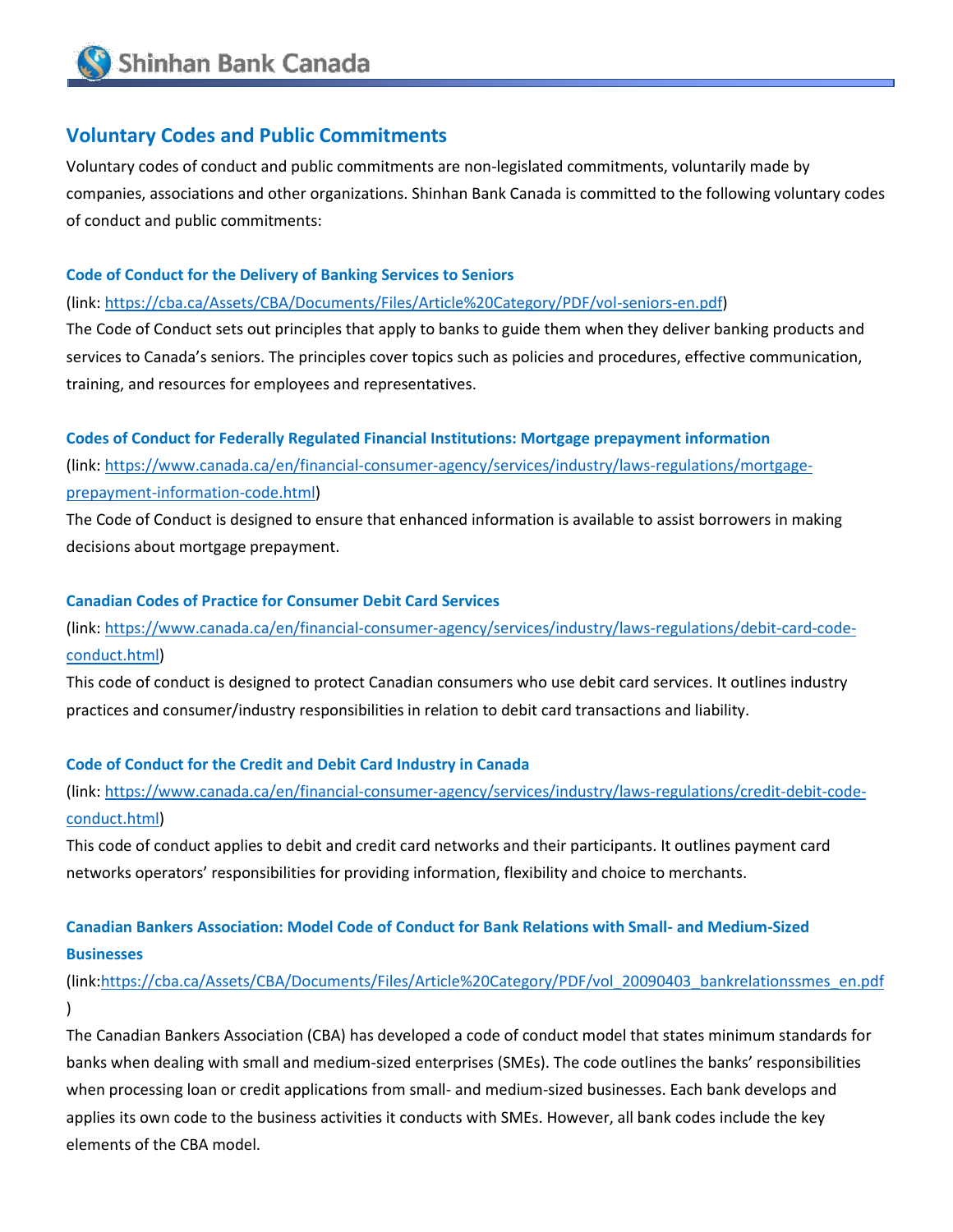#### **Canadian Bankers Association: Commitment to Provide Information on Mortgage Security**

#### (link: [https://cba.ca/Assets/CBA/Documents/Files/Article%20Category/PDF/vol-mortgage-security-en.pdf\)](https://cba.ca/Assets/CBA/Documents/Files/Article%20Category/PDF/vol-mortgage-security-en.pdf)

This public commitment sets out the nature of the information about mortgage security that banks will provide to consumers shopping for a mortgage to obtain funds for the purchase of a residential property, and when they will provide that information, so that, before finalizing their choice of product, consumers have enough information to understand the implications of their choice.

#### **Canadian Bankers Association: Commitment on Powers of Attorney and Joint Deposit Accounts**

#### (link: [https://cba.ca/Assets/CBA/Documents/Files/Article%20Category/PDF/vol-poa-joint-account-en.pdf\)](https://cba.ca/Assets/CBA/Documents/Files/Article%20Category/PDF/vol-poa-joint-account-en.pdf)

This public commitment sets out the information about Powers of Attorney that banks will make available to clients who want to give someone else the authority to do banking for them. The Commitment also sets out information that the banks will make available to their clients about joint deposit accounts.

# **Canadian Bankers Association: Commitment on Modification or Replacement of Existing Products or Services** (link: [https://www.cba/ca/Assets/CBA/Documents/Files/Article%20Category/PDF/vol\\_20120801\\_morps\\_en.pdf\)](https://www.cba/ca/Assets/CBA/Documents/Files/Article%20Category/PDF/vol_20120801_morps_en.pdf) This public commitment outlines the procedures for banks to follow when they modify or replace existing personal products or services. It excludes optional products and services as defined by the Negative Option Billing Regulations.

#### **Canadian Bankers Association: Guidelines for Transfers of Registered Plans**

(link: [https://cba.ca/Assets/CBA/Documents/Files/Article%20Category/PDF/new](https://cba.ca/Assets/CBA/Documents/Files/Article%20Category/PDF/new-vol_20090000b_guidelinesfortransfersofplans_en.pdf)vol 20090000b guidelinesfortransfersofplans en.pdf)

A commitment outlining the maximum amount of time that the Bank may require when transferring a registered savings plan (RSP) containing deposit type instruments between financial institutions.

#### **Low-cost and no-cost accounts**

# (link: [https://www.canada.ca/en/financial-consumer-agency/services/industry/laws-regulations/low-cost-account](https://www.canada.ca/en/financial-consumer-agency/services/industry/laws-regulations/low-cost-account-guidelines.html)[guidelines.html\)](https://www.canada.ca/en/financial-consumer-agency/services/industry/laws-regulations/low-cost-account-guidelines.html)

Several Canadian banks committed to enhance their low-cost bank accounts and offer no-cost accounts with the same features as low-cost accounts to a wider range of eligible consumers. No-cost accounts will be available to youth, students, seniors qualifying for the Guaranteed Income Supplement, and Registered Disability Savings Plan beneficiaries. This will ensure that Canadians have access to affordable banking services.

#### **Canadian Bankers Association: Online Payments**

(link: [https://cba.ca/Assets/CBA/Documents/Files/Article%20Category/PDF/vol\\_20090000\\_onlinepayments\\_en.pdf\)](https://cba.ca/Assets/CBA/Documents/Files/Article%20Category/PDF/vol_20090000_onlinepayments_en.pdf) This public commitment outlines consumer and industry responsibilities related to the use of online payment systems in Canada. A process for dealing with disputes is included in the commitment.